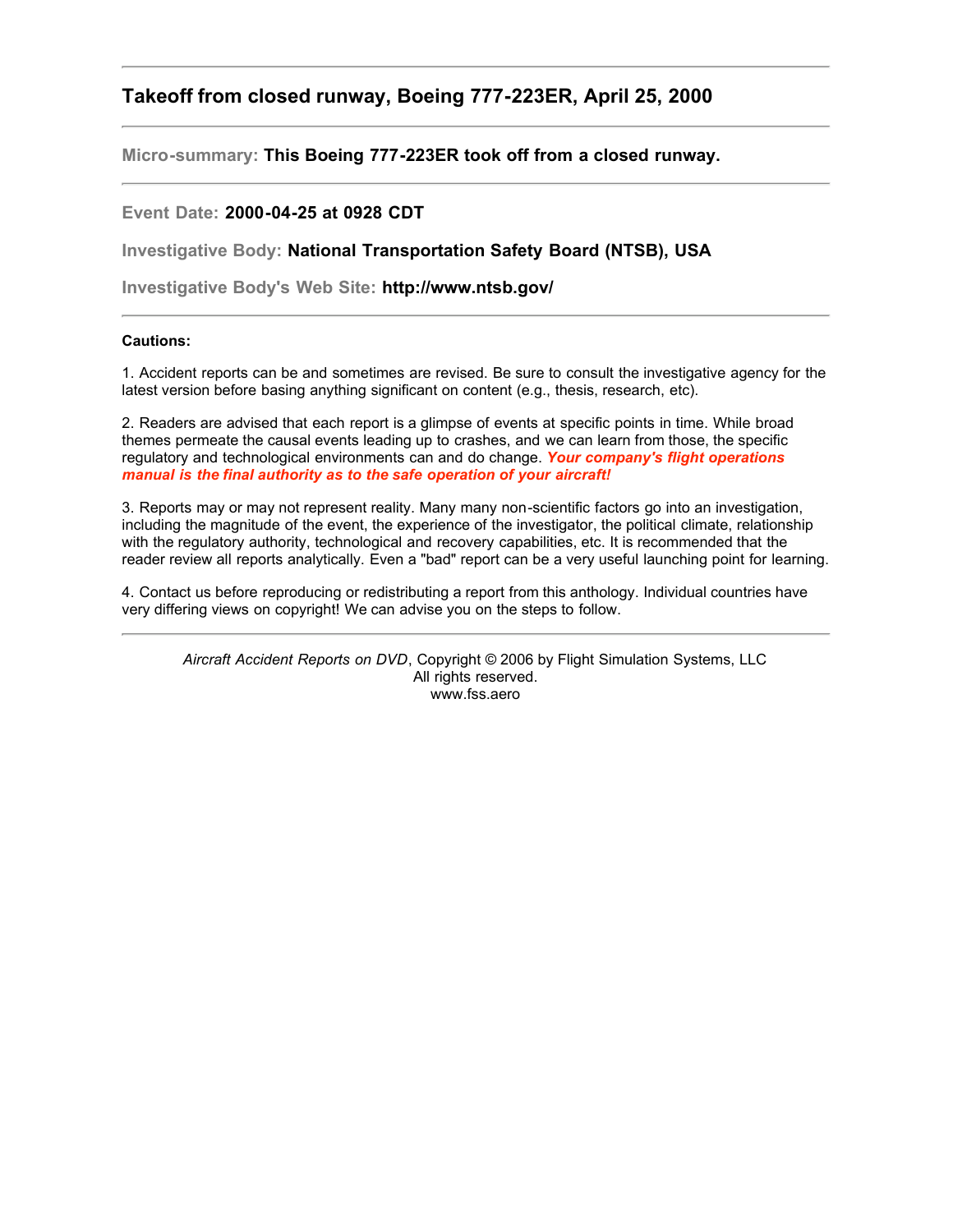| <b>National Transportation Safety Board</b>                                                                                                                                                                                                                                                                                                                                                                                                                                                                                                                                                                                                                                                                                                                                                                                                                                                                                                                                                                                                                                                                                                                                                                                                                                                                                                                                                                                                                                                                                                                                                                                                                                                                                                                                                                                                                                                                                                                                                                                                                                                                                                                                                                                                                                                                                                                                                                                                                                                                                                                                                                                                                                                                                                                                                                                                                                                                                                                                                                                                                                                                                                                                                                                                                                                                                                                                                                                                           |                                 |                             | NTSB ID: CHI00IA125       |                                  | Aircraft Registration Number: N779AN |  |  |  |  |
|-------------------------------------------------------------------------------------------------------------------------------------------------------------------------------------------------------------------------------------------------------------------------------------------------------------------------------------------------------------------------------------------------------------------------------------------------------------------------------------------------------------------------------------------------------------------------------------------------------------------------------------------------------------------------------------------------------------------------------------------------------------------------------------------------------------------------------------------------------------------------------------------------------------------------------------------------------------------------------------------------------------------------------------------------------------------------------------------------------------------------------------------------------------------------------------------------------------------------------------------------------------------------------------------------------------------------------------------------------------------------------------------------------------------------------------------------------------------------------------------------------------------------------------------------------------------------------------------------------------------------------------------------------------------------------------------------------------------------------------------------------------------------------------------------------------------------------------------------------------------------------------------------------------------------------------------------------------------------------------------------------------------------------------------------------------------------------------------------------------------------------------------------------------------------------------------------------------------------------------------------------------------------------------------------------------------------------------------------------------------------------------------------------------------------------------------------------------------------------------------------------------------------------------------------------------------------------------------------------------------------------------------------------------------------------------------------------------------------------------------------------------------------------------------------------------------------------------------------------------------------------------------------------------------------------------------------------------------------------------------------------------------------------------------------------------------------------------------------------------------------------------------------------------------------------------------------------------------------------------------------------------------------------------------------------------------------------------------------------------------------------------------------------------------------------------------------------|---------------------------------|-----------------------------|---------------------------|----------------------------------|--------------------------------------|--|--|--|--|
| <b>FACTUAL REPORT</b>                                                                                                                                                                                                                                                                                                                                                                                                                                                                                                                                                                                                                                                                                                                                                                                                                                                                                                                                                                                                                                                                                                                                                                                                                                                                                                                                                                                                                                                                                                                                                                                                                                                                                                                                                                                                                                                                                                                                                                                                                                                                                                                                                                                                                                                                                                                                                                                                                                                                                                                                                                                                                                                                                                                                                                                                                                                                                                                                                                                                                                                                                                                                                                                                                                                                                                                                                                                                                                 |                                 | Occurrence Date: 04/25/2000 |                           | Most Critical Injury: None       |                                      |  |  |  |  |
| AVIATION                                                                                                                                                                                                                                                                                                                                                                                                                                                                                                                                                                                                                                                                                                                                                                                                                                                                                                                                                                                                                                                                                                                                                                                                                                                                                                                                                                                                                                                                                                                                                                                                                                                                                                                                                                                                                                                                                                                                                                                                                                                                                                                                                                                                                                                                                                                                                                                                                                                                                                                                                                                                                                                                                                                                                                                                                                                                                                                                                                                                                                                                                                                                                                                                                                                                                                                                                                                                                                              |                                 |                             | Occurrence Type: Incident |                                  | Investigated By: NTSB                |  |  |  |  |
| Location/Time                                                                                                                                                                                                                                                                                                                                                                                                                                                                                                                                                                                                                                                                                                                                                                                                                                                                                                                                                                                                                                                                                                                                                                                                                                                                                                                                                                                                                                                                                                                                                                                                                                                                                                                                                                                                                                                                                                                                                                                                                                                                                                                                                                                                                                                                                                                                                                                                                                                                                                                                                                                                                                                                                                                                                                                                                                                                                                                                                                                                                                                                                                                                                                                                                                                                                                                                                                                                                                         |                                 |                             |                           |                                  |                                      |  |  |  |  |
| <b>Nearest City/Place</b>                                                                                                                                                                                                                                                                                                                                                                                                                                                                                                                                                                                                                                                                                                                                                                                                                                                                                                                                                                                                                                                                                                                                                                                                                                                                                                                                                                                                                                                                                                                                                                                                                                                                                                                                                                                                                                                                                                                                                                                                                                                                                                                                                                                                                                                                                                                                                                                                                                                                                                                                                                                                                                                                                                                                                                                                                                                                                                                                                                                                                                                                                                                                                                                                                                                                                                                                                                                                                             | <b>State</b>                    |                             | Zip Code                  | Local Time                       | Time Zone                            |  |  |  |  |
| <b>CHICAGO</b>                                                                                                                                                                                                                                                                                                                                                                                                                                                                                                                                                                                                                                                                                                                                                                                                                                                                                                                                                                                                                                                                                                                                                                                                                                                                                                                                                                                                                                                                                                                                                                                                                                                                                                                                                                                                                                                                                                                                                                                                                                                                                                                                                                                                                                                                                                                                                                                                                                                                                                                                                                                                                                                                                                                                                                                                                                                                                                                                                                                                                                                                                                                                                                                                                                                                                                                                                                                                                                        | IL                              |                             | 60666                     | 0928                             | <b>CDT</b>                           |  |  |  |  |
| Airport Proximity: On Airport                                                                                                                                                                                                                                                                                                                                                                                                                                                                                                                                                                                                                                                                                                                                                                                                                                                                                                                                                                                                                                                                                                                                                                                                                                                                                                                                                                                                                                                                                                                                                                                                                                                                                                                                                                                                                                                                                                                                                                                                                                                                                                                                                                                                                                                                                                                                                                                                                                                                                                                                                                                                                                                                                                                                                                                                                                                                                                                                                                                                                                                                                                                                                                                                                                                                                                                                                                                                                         | Distance From Landing Facility: |                             | Direction From Airport:   |                                  |                                      |  |  |  |  |
| <b>Aircraft Information Summary</b>                                                                                                                                                                                                                                                                                                                                                                                                                                                                                                                                                                                                                                                                                                                                                                                                                                                                                                                                                                                                                                                                                                                                                                                                                                                                                                                                                                                                                                                                                                                                                                                                                                                                                                                                                                                                                                                                                                                                                                                                                                                                                                                                                                                                                                                                                                                                                                                                                                                                                                                                                                                                                                                                                                                                                                                                                                                                                                                                                                                                                                                                                                                                                                                                                                                                                                                                                                                                                   |                                 |                             |                           |                                  |                                      |  |  |  |  |
| Aircraft Manufacturer                                                                                                                                                                                                                                                                                                                                                                                                                                                                                                                                                                                                                                                                                                                                                                                                                                                                                                                                                                                                                                                                                                                                                                                                                                                                                                                                                                                                                                                                                                                                                                                                                                                                                                                                                                                                                                                                                                                                                                                                                                                                                                                                                                                                                                                                                                                                                                                                                                                                                                                                                                                                                                                                                                                                                                                                                                                                                                                                                                                                                                                                                                                                                                                                                                                                                                                                                                                                                                 |                                 | Model/Series                |                           |                                  | Type of Aircraft                     |  |  |  |  |
| Boeing                                                                                                                                                                                                                                                                                                                                                                                                                                                                                                                                                                                                                                                                                                                                                                                                                                                                                                                                                                                                                                                                                                                                                                                                                                                                                                                                                                                                                                                                                                                                                                                                                                                                                                                                                                                                                                                                                                                                                                                                                                                                                                                                                                                                                                                                                                                                                                                                                                                                                                                                                                                                                                                                                                                                                                                                                                                                                                                                                                                                                                                                                                                                                                                                                                                                                                                                                                                                                                                |                                 |                             | 777-223ER                 |                                  | Airplane                             |  |  |  |  |
| Sightseeing Flight: No                                                                                                                                                                                                                                                                                                                                                                                                                                                                                                                                                                                                                                                                                                                                                                                                                                                                                                                                                                                                                                                                                                                                                                                                                                                                                                                                                                                                                                                                                                                                                                                                                                                                                                                                                                                                                                                                                                                                                                                                                                                                                                                                                                                                                                                                                                                                                                                                                                                                                                                                                                                                                                                                                                                                                                                                                                                                                                                                                                                                                                                                                                                                                                                                                                                                                                                                                                                                                                |                                 |                             |                           | Air Medical Transport Flight: No |                                      |  |  |  |  |
| Narrative                                                                                                                                                                                                                                                                                                                                                                                                                                                                                                                                                                                                                                                                                                                                                                                                                                                                                                                                                                                                                                                                                                                                                                                                                                                                                                                                                                                                                                                                                                                                                                                                                                                                                                                                                                                                                                                                                                                                                                                                                                                                                                                                                                                                                                                                                                                                                                                                                                                                                                                                                                                                                                                                                                                                                                                                                                                                                                                                                                                                                                                                                                                                                                                                                                                                                                                                                                                                                                             |                                 |                             |                           |                                  |                                      |  |  |  |  |
| Brief narrative statement of facts, conditions and circumstances pertinent to the accident/incident:<br>On April 25, 2000, at 0928 central daylight time, a Boeing 777-223ER, N779AN, operated as American<br>Airlines flight #90 to London, England, piloted by an airline transport rated captain and copilot,<br>sustained no damage on departure from runway 32R, a closed runway, at O'Hare International Airport<br>(ORD), Chicago,<br>Illinois. The scheduled international 14 CFR Part 121 passenger flight was<br>operating on an IFR flight plan. Visual meteorological conditions prevailed at the time of the<br>The 3 flight crewmembers, 12 cabin crewmembers, and 152 passengers were uninjured. The<br>incident.<br>flight was originating at the time of the incident and landed at Heathrow Airport, near London,<br>England, without further incident.<br>O'Hare airport operations issued a Notice to Airmen (NOTAM) listed as number 0004206.<br>The NOTAM<br>stated "RWY [runway] 14L/32R CLSD [closed]" from 0830 to 1030 on April 25, 2000. The purpose of the<br>runway closure was for "electrical maintenance." (See appended O'Hare airport NOTAM.)<br>The flight's dispatch was reviewed. The dispatch's NOTAM section listed NOTAM "04/156 ORD 14L/32R<br>CLSD WEF (ICAO contraction meaning with effect from, or effective from) 0004251330-0004251530" in<br>The dispatch's ORD Field Report section indicated "14L/32R OPEN [status,] DRY [conditions, and]<br>it.<br>NORMAL [braking action]." (See appended flight dispatch.)<br>The runway closure, advised in NOTAM 04/156, was not broadcast on ORD Automated Terminal<br>Information Service (ATIS) Whiskey. Information Whiskey was current at the time of departure.<br>The first officer's stated, "After normal preflight and gate departure. We advised metering that<br>we were ready for taxi and would prefer 32R if available. Ground gave us clearance to taxi to 32R.<br>Tower first had us hold short and then position and hold awaiting the departure of two aircraft<br>from intersecting runways. We were then cleared for takeoff." Federal Aviation Administration<br>(FAA) air traffic control personnel, as required by FAA Order 7110.65, did not inform the pilot<br>that the runway was closed. The first officer stated, "Three days later we were advised that we<br>may have taken off on a closed runway."<br>The FAA convened an investigative team to explore the circumstances surrounding the operational<br>The team developed recommendations. Excerpts of the recommendations stated, "Add the<br>error.<br>suggestion to our list of good operating procedures that closure strips should not be used as<br>departure strip runway separators. Closure strips should be placed and left in a prominent position<br>on the podiums.  In addition to Locals and Grounds receiving runway closure strips, both Flight<br>Data and Ground Metering should have closure strips as well.  Revise Flight Data, Clearance<br>Delivery, and Ground Metering positions relief checklists to include runway closure information.<br>Brief operational personnel that runway closures must be broadcast on the ATIS. Brief operational<br>personnel that pilots must be informed that a runway is closed when it is requested for<br>takeoff/landing.<br>Brief operational supervisors of the requirement to ensure ATIS broadcasts are |                                 |                             |                           |                                  |                                      |  |  |  |  |
| correct and contain pertinent information." (See appended FAA reports.)                                                                                                                                                                                                                                                                                                                                                                                                                                                                                                                                                                                                                                                                                                                                                                                                                                                                                                                                                                                                                                                                                                                                                                                                                                                                                                                                                                                                                                                                                                                                                                                                                                                                                                                                                                                                                                                                                                                                                                                                                                                                                                                                                                                                                                                                                                                                                                                                                                                                                                                                                                                                                                                                                                                                                                                                                                                                                                                                                                                                                                                                                                                                                                                                                                                                                                                                                                               |                                 |                             |                           |                                  |                                      |  |  |  |  |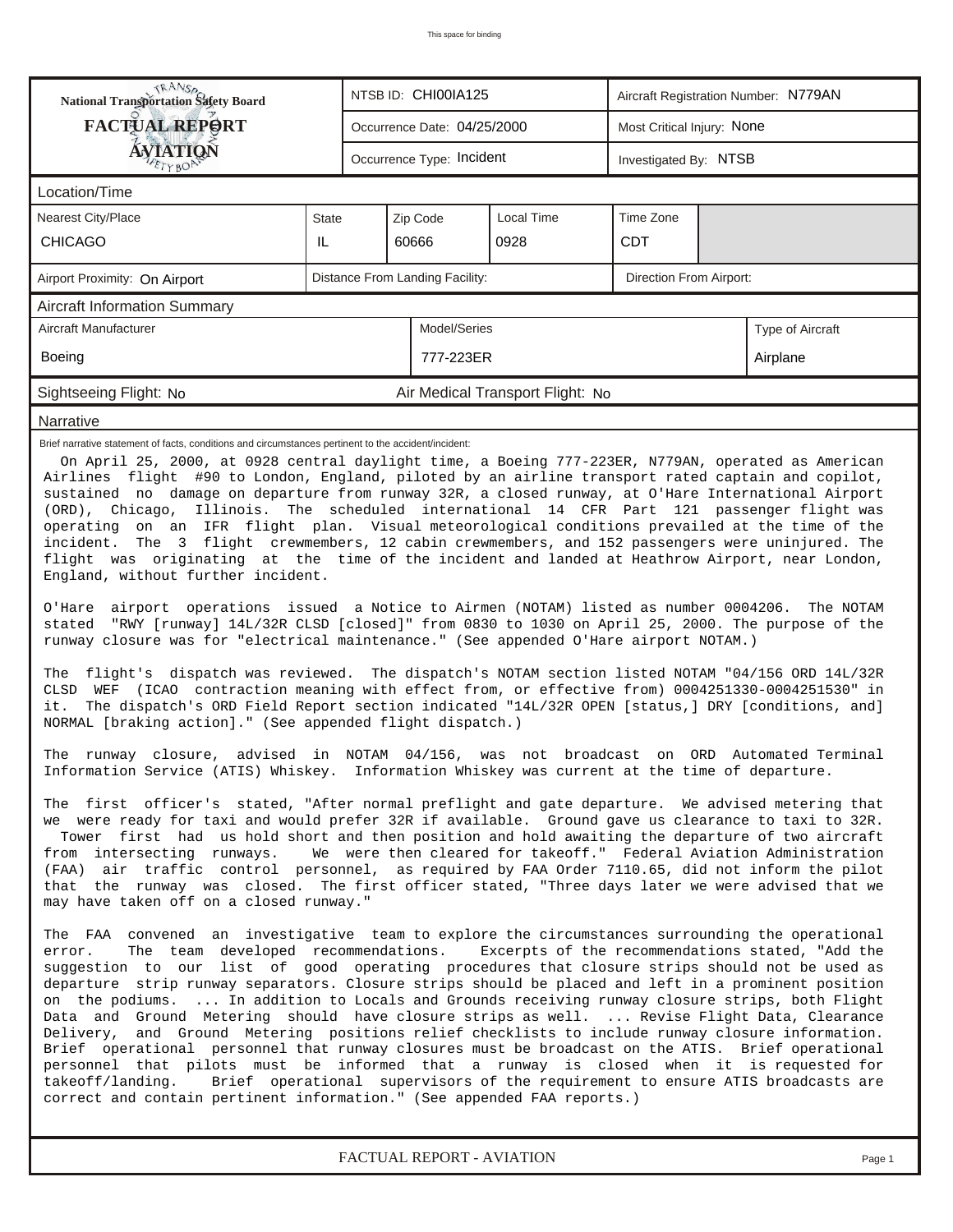| <b>National Transportation Safety Board</b>                                  |                                                                  |                                                                       |                                       |              |                                | NTSB ID: CHI00IA125 |               |                           |               |  |  |
|------------------------------------------------------------------------------|------------------------------------------------------------------|-----------------------------------------------------------------------|---------------------------------------|--------------|--------------------------------|---------------------|---------------|---------------------------|---------------|--|--|
| FACTUAL REPORT                                                               |                                                                  |                                                                       | Occurrence Date: 04/25/2000           |              |                                |                     |               |                           |               |  |  |
| <b>AVIATION</b>                                                              |                                                                  |                                                                       | Occurrence Type: Incident             |              |                                |                     |               |                           |               |  |  |
| Landing Facility/Approach Information                                        |                                                                  |                                                                       |                                       |              |                                |                     |               |                           |               |  |  |
| <b>Airport Name</b>                                                          |                                                                  | Airport ID:                                                           | <b>Airport Elevation</b>              |              | Runway Used                    |                     | Runway Length |                           | Runway Width  |  |  |
| O'HARE INTERNATIONAL                                                         | ORD                                                              | 668 Ft. MSL                                                           |                                       | 32R<br>10003 |                                |                     | 150           |                           |               |  |  |
| Runway Surface Type: Asphalt                                                 |                                                                  |                                                                       |                                       |              |                                |                     |               |                           |               |  |  |
| Runway Surface Condition:                                                    |                                                                  |                                                                       |                                       |              |                                |                     |               |                           |               |  |  |
| Type Instrument Approach: NONE                                               |                                                                  |                                                                       |                                       |              |                                |                     |               |                           |               |  |  |
| VFR Approach/Landing:                                                        |                                                                  |                                                                       |                                       |              |                                |                     |               |                           |               |  |  |
| Aircraft Information                                                         |                                                                  |                                                                       |                                       |              |                                |                     |               |                           |               |  |  |
| Aircraft Manufacturer<br><b>Boeing</b>                                       |                                                                  |                                                                       | Model/Series<br>777-223ER<br>225      |              |                                |                     |               |                           | Serial Number |  |  |
| Airworthiness Certificate(s): Transport                                      |                                                                  |                                                                       |                                       |              |                                |                     |               |                           |               |  |  |
| Landing Gear Type: Retractable - Tricycle                                    |                                                                  |                                                                       |                                       |              |                                |                     |               |                           |               |  |  |
| Homebuilt Aircraft? No<br>Number of Seats: 253                               |                                                                  |                                                                       | Certified Max Gross Wt.<br>648000 LBS |              |                                |                     |               | Number of Engines: 2      |               |  |  |
| Engine Type:<br>Turbo Fan                                                    |                                                                  | Engine Manufacturer:<br>Model/Series:<br>TRENT/892-17<br>Rolls-Royce  |                                       |              |                                |                     |               | Rated Power:<br>93400 LBS |               |  |  |
| - Aircraft Inspection Information                                            |                                                                  |                                                                       |                                       |              |                                |                     |               |                           |               |  |  |
| Type of Last Inspection                                                      |                                                                  | Date of Last Inspection<br>Time Since Last Inspection<br><b>Hours</b> |                                       |              |                                |                     |               | Airframe Total Time       |               |  |  |
| <b>Continuous Airworthiness</b>                                              |                                                                  |                                                                       |                                       |              |                                |                     |               | 4087 Hours                |               |  |  |
| - Emergency Locator Transmitter (ELT) Information                            |                                                                  |                                                                       |                                       |              |                                |                     |               |                           |               |  |  |
| <b>ELT</b> Installed?                                                        | <b>ELT Operated?</b><br>ELT Aided in Locating Accident Site?     |                                                                       |                                       |              |                                |                     |               |                           |               |  |  |
| Owner/Operator Information                                                   |                                                                  |                                                                       |                                       |              |                                |                     |               |                           |               |  |  |
| Registered Aircraft Owner                                                    |                                                                  |                                                                       | <b>Street Address</b>                 |              | 4333 AMON CARTER BLVD. MD 5662 |                     |               |                           |               |  |  |
| AMERICAN AIRLINES INC.                                                       | City                                                             |                                                                       |                                       |              |                                |                     |               | Zip Code                  |               |  |  |
|                                                                              | <b>TX</b><br>76155<br><b>FORT WORTH</b><br><b>Street Address</b> |                                                                       |                                       |              |                                |                     |               |                           |               |  |  |
| Operator of Aircraft                                                         | Same as Reg'd Aircraft Owner                                     |                                                                       |                                       |              |                                |                     |               |                           |               |  |  |
| Same as Reg'd Aircraft Owner                                                 |                                                                  |                                                                       | <b>State</b><br>City                  |              |                                |                     |               |                           | Zip Code      |  |  |
| Operator Designator Code: AALA<br>Operator Does Business As:                 |                                                                  |                                                                       |                                       |              |                                |                     |               |                           |               |  |  |
| - Type of U.S. Certificate(s) Held:                                          |                                                                  |                                                                       |                                       |              |                                |                     |               |                           |               |  |  |
| Air Carrier Operating Certificate(s): Flag Carrier/Domestic                  |                                                                  |                                                                       |                                       |              |                                |                     |               |                           |               |  |  |
| Operating Certificate:<br>Operator Certificate:                              |                                                                  |                                                                       |                                       |              |                                |                     |               |                           |               |  |  |
| Regulation Flight Conducted Under: Part 121: Air Carrier                     |                                                                  |                                                                       |                                       |              |                                |                     |               |                           |               |  |  |
| Type of Flight Operation Conducted: Scheduled; International; Passenger Only |                                                                  |                                                                       |                                       |              |                                |                     |               |                           |               |  |  |
| FACTUAL REPORT - AVIATION<br>Page 2                                          |                                                                  |                                                                       |                                       |              |                                |                     |               |                           |               |  |  |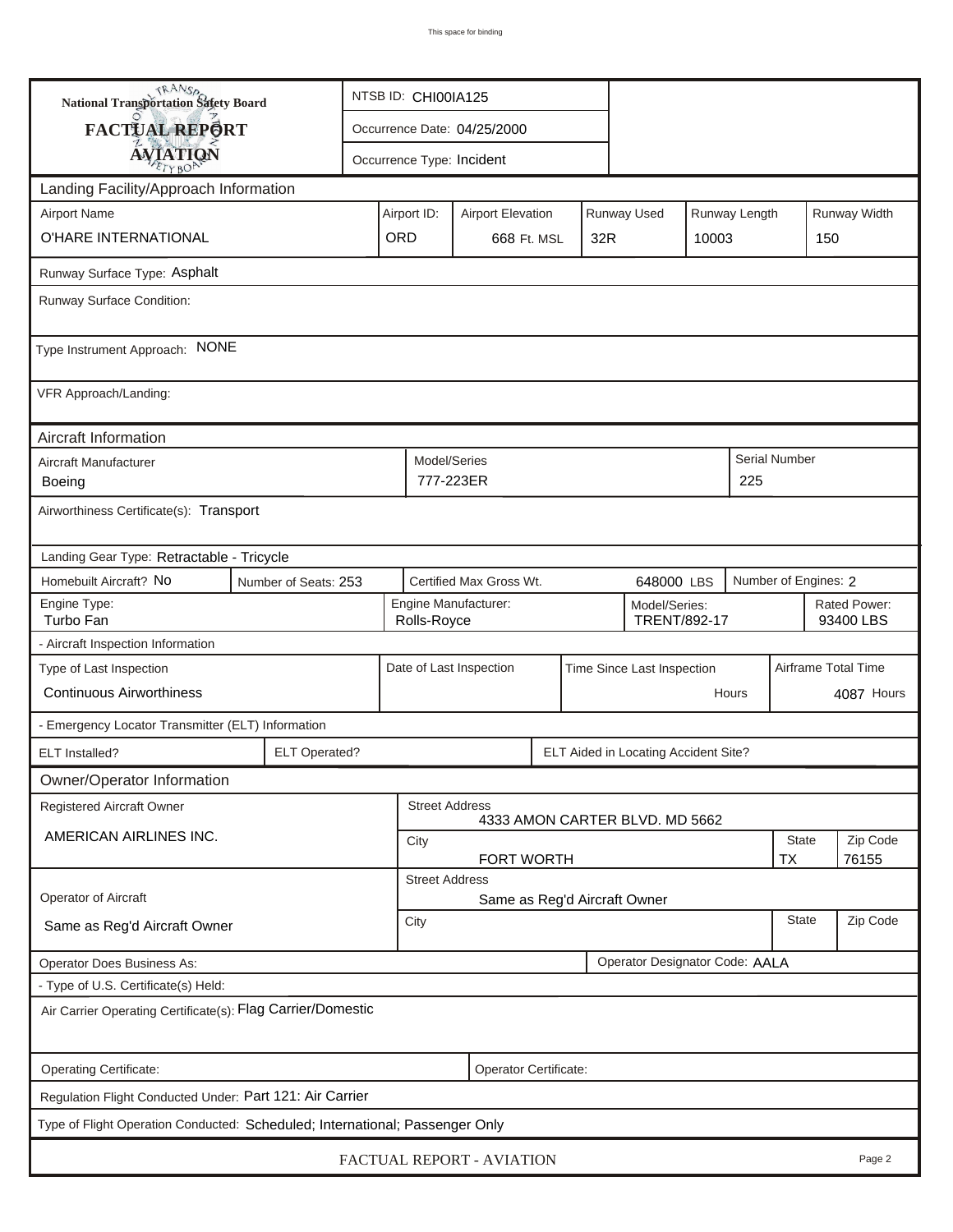| TRANSA<br>NTSB ID: CHI00IA125<br>National Transportation Safety Board                        |                                                             |  |                           |                                                      |                           |              |        |                         |                                        |            |                |                   |                                    |            |
|----------------------------------------------------------------------------------------------|-------------------------------------------------------------|--|---------------------------|------------------------------------------------------|---------------------------|--------------|--------|-------------------------|----------------------------------------|------------|----------------|-------------------|------------------------------------|------------|
|                                                                                              | FACTUAL REPORT<br>Occurrence Date: 04/25/2000               |  |                           |                                                      |                           |              |        |                         |                                        |            |                |                   |                                    |            |
|                                                                                              |                                                             |  |                           |                                                      | Occurrence Type: Incident |              |        |                         |                                        |            |                |                   |                                    |            |
| <b>AVIATION</b>                                                                              |                                                             |  |                           |                                                      |                           |              |        |                         |                                        |            |                |                   |                                    |            |
|                                                                                              | <b>First Pilot Information</b>                              |  |                           |                                                      |                           |              |        |                         |                                        |            | <b>State</b>   |                   | Date of Birth                      |            |
| City<br>Name                                                                                 |                                                             |  |                           |                                                      |                           |              |        |                         | On File                                |            |                | Age               |                                    |            |
| On File                                                                                      |                                                             |  |                           |                                                      | On File                   |              |        |                         |                                        |            |                |                   |                                    | 59         |
| Principal Profession: Civilian Pilot<br>Seat Occupied: Left<br>Certificate Number:<br>Sex: M |                                                             |  |                           |                                                      |                           |              |        |                         |                                        |            |                |                   |                                    |            |
| Airline Transport<br>Certificate(s):                                                         |                                                             |  |                           |                                                      |                           |              |        |                         |                                        |            |                |                   |                                    |            |
| Airplane Rating(s):<br>Multi-engine Land                                                     |                                                             |  |                           |                                                      |                           |              |        |                         |                                        |            |                |                   |                                    |            |
|                                                                                              | Rotorcraft/Glider/LTA:                                      |  |                           |                                                      |                           |              |        |                         |                                        |            |                |                   |                                    |            |
|                                                                                              | Instrument Rating(s): Airplane                              |  |                           |                                                      |                           |              |        |                         |                                        |            |                |                   |                                    |            |
| Instructor Rating(s):                                                                        |                                                             |  |                           |                                                      |                           |              |        |                         |                                        |            |                |                   |                                    |            |
|                                                                                              | Type Rating/Endorsement for Accident/Incident Aircraft? Yes |  |                           |                                                      |                           |              |        |                         | <b>Current Biennial Flight Review?</b> |            |                |                   |                                    |            |
|                                                                                              | Medical Cert.: Class 1                                      |  |                           | Medical Cert. Status: Valid Medical--no waivers/lim. |                           |              |        |                         |                                        |            |                |                   | Date of Last Medical Exam: 11/1999 |            |
|                                                                                              |                                                             |  |                           |                                                      |                           |              |        |                         |                                        |            |                |                   |                                    |            |
|                                                                                              | This Make<br>All A/C<br>- Flight Time Matrix<br>and Model   |  | Airplane<br>Single Engine | Airplane<br>Mult-Engine                              | Night                     |              | Actual | Instrument<br>Simulated |                                        | Rotorcraft |                | Glider            | Lighter<br>Than Air                |            |
| <b>Total Time</b>                                                                            |                                                             |  |                           |                                                      |                           |              |        |                         |                                        |            |                |                   |                                    |            |
|                                                                                              | Pilot In Command(PIC)                                       |  |                           |                                                      |                           |              |        |                         |                                        |            |                |                   |                                    |            |
| Instructor                                                                                   |                                                             |  |                           |                                                      |                           |              |        |                         |                                        |            |                |                   |                                    |            |
| Last 90 Days                                                                                 |                                                             |  |                           |                                                      |                           |              |        |                         |                                        |            |                |                   |                                    |            |
| Last 30 Days                                                                                 |                                                             |  |                           |                                                      |                           |              |        |                         |                                        |            |                |                   |                                    |            |
| Last 24 Hours                                                                                |                                                             |  |                           |                                                      | Toxicology Performed? No  |              |        |                         |                                        |            |                |                   |                                    |            |
| Seatbelt Used? Yes<br>Shoulder Harness Used? Yes                                             |                                                             |  |                           |                                                      |                           |              |        |                         |                                        |            |                | Second Pilot? Yes |                                    |            |
|                                                                                              |                                                             |  |                           |                                                      |                           |              |        |                         |                                        |            |                |                   |                                    |            |
| Flight Plan/Itinerary                                                                        |                                                             |  |                           |                                                      |                           |              |        |                         |                                        |            |                |                   |                                    |            |
|                                                                                              | Type of Flight Plan Filed: IFR                              |  |                           |                                                      |                           |              |        |                         |                                        |            |                |                   |                                    |            |
| Departure Point                                                                              |                                                             |  |                           |                                                      |                           | <b>State</b> |        |                         | Airport Identifier                     |            | Departure Time |                   | Time Zone                          |            |
| Same as Accident/Incident Location                                                           |                                                             |  |                           |                                                      |                           |              |        |                         | <b>ORD</b>                             |            |                | 0928              |                                    | <b>CDT</b> |
| Destination                                                                                  |                                                             |  |                           |                                                      |                           | State        |        |                         | Airport Identifier                     |            |                |                   |                                    |            |
| <b>LONDON</b>                                                                                |                                                             |  |                           |                                                      | OF<br><b>LHR</b>          |              |        |                         |                                        |            |                |                   |                                    |            |
| Type of Clearance: IFR                                                                       |                                                             |  |                           |                                                      |                           |              |        |                         |                                        |            |                |                   |                                    |            |
| Type of Airspace: Class B                                                                    |                                                             |  |                           |                                                      |                           |              |        |                         |                                        |            |                |                   |                                    |            |
| Weather Information                                                                          |                                                             |  |                           |                                                      |                           |              |        |                         |                                        |            |                |                   |                                    |            |
| Source of Briefing:                                                                          |                                                             |  |                           |                                                      |                           |              |        |                         |                                        |            |                |                   |                                    |            |
| Company                                                                                      |                                                             |  |                           |                                                      |                           |              |        |                         |                                        |            |                |                   |                                    |            |
| Method of Briefing:                                                                          |                                                             |  |                           |                                                      |                           |              |        |                         |                                        |            |                |                   |                                    |            |
|                                                                                              |                                                             |  |                           |                                                      |                           |              |        |                         |                                        |            |                |                   |                                    |            |
| FACTUAL REPORT - AVIATION<br>Page 3                                                          |                                                             |  |                           |                                                      |                           |              |        |                         |                                        |            |                |                   |                                    |            |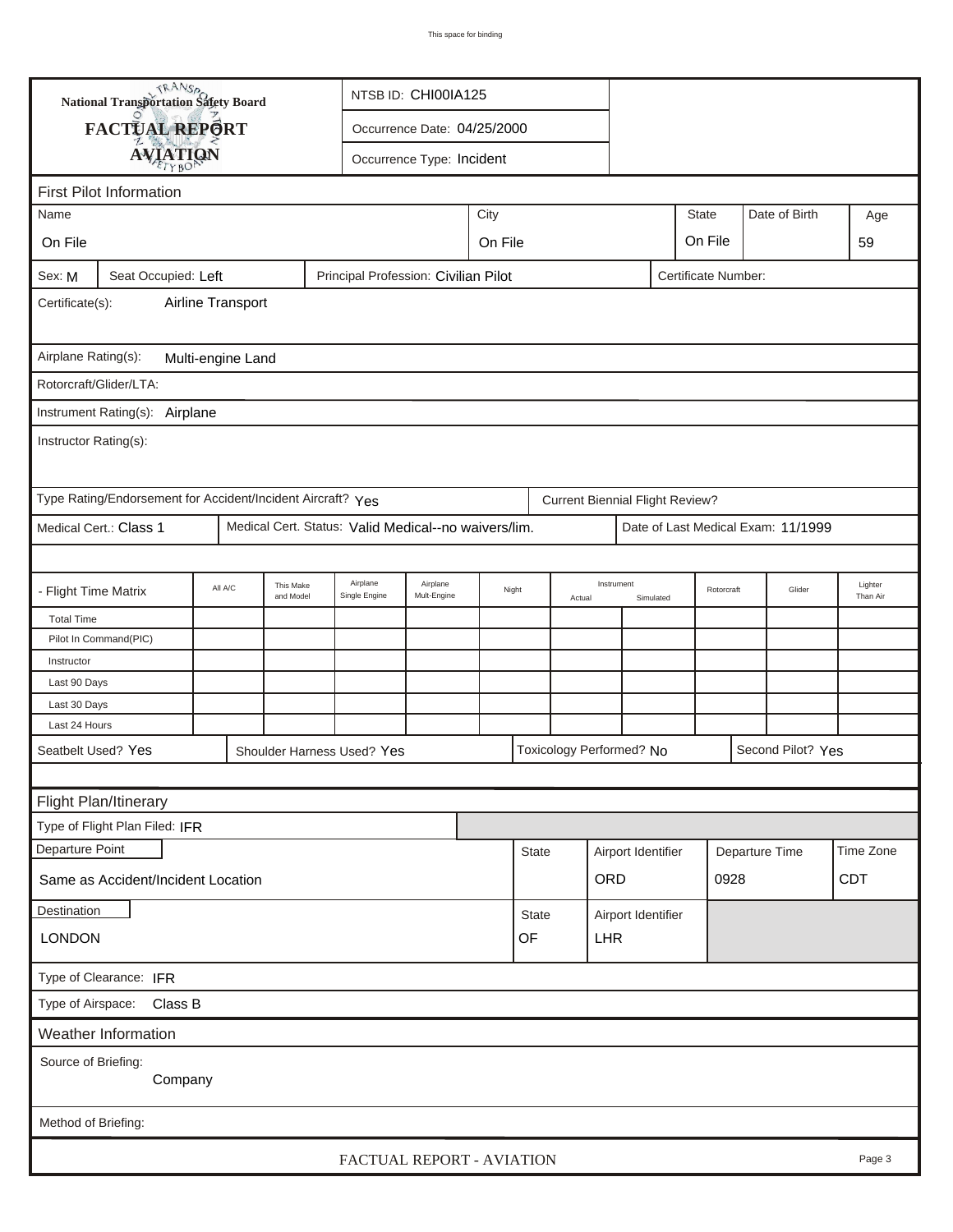| <b>National Transportation Safety Board</b><br>FACTUAL REPORT<br>Occurrence Date: 04/25/2000<br><b>AVIATION</b><br>Occurrence Type: Incident<br>Weather Information<br>WOF ID<br><b>WOF Elevation</b><br><b>Observation Time</b><br>Time Zone<br>WOF Distance From Accident Site<br>Direction From Accident Site<br>ORD<br>0856<br><b>CDT</b><br>668 Ft. MSL<br>0 NM<br>Sky/Lowest Cloud Condition: Clear<br>0 Ft. AGL<br>Condition of Light: Day<br>0 Ft. AGL<br>$10$<br>Lowest Ceiling: None<br>Visibility:<br><b>SM</b><br>Altimeter:<br>30.00<br>52 °C<br>Dew Point:<br>28 $^{\circ}$ C<br>Wind Direction: 40<br>Temperature:<br>Density Altitude:<br>Wind Speed: 10<br>Gusts: 16<br>Weather Condtions at Accident Site: Visual Conditions<br>Visibility (RVR):<br>Visibility (RVV)<br>$\pmb{0}$<br>0<br>Ft.<br>SM<br>Intensity of Precipitation: Unknown<br>Restrictions to Visibility: None<br>None<br>Type of Precipitation:<br><b>Accident Information</b><br>Aircraft Damage: None<br>Aircraft Fire: None<br>Aircraft Explosion None<br>Classification: U.S. Registered/U.S. Soil<br><b>TOTAL</b><br>- Injury Summary Matrix<br>Fatal<br>Serious<br>Minor<br>None<br><b>First Pilot</b><br>1<br>1 | 0 Deg. Mag.<br>"Hg<br>Ft. |
|------------------------------------------------------------------------------------------------------------------------------------------------------------------------------------------------------------------------------------------------------------------------------------------------------------------------------------------------------------------------------------------------------------------------------------------------------------------------------------------------------------------------------------------------------------------------------------------------------------------------------------------------------------------------------------------------------------------------------------------------------------------------------------------------------------------------------------------------------------------------------------------------------------------------------------------------------------------------------------------------------------------------------------------------------------------------------------------------------------------------------------------------------------------------------------------------------------|---------------------------|
|                                                                                                                                                                                                                                                                                                                                                                                                                                                                                                                                                                                                                                                                                                                                                                                                                                                                                                                                                                                                                                                                                                                                                                                                            |                           |
|                                                                                                                                                                                                                                                                                                                                                                                                                                                                                                                                                                                                                                                                                                                                                                                                                                                                                                                                                                                                                                                                                                                                                                                                            |                           |
|                                                                                                                                                                                                                                                                                                                                                                                                                                                                                                                                                                                                                                                                                                                                                                                                                                                                                                                                                                                                                                                                                                                                                                                                            |                           |
|                                                                                                                                                                                                                                                                                                                                                                                                                                                                                                                                                                                                                                                                                                                                                                                                                                                                                                                                                                                                                                                                                                                                                                                                            |                           |
|                                                                                                                                                                                                                                                                                                                                                                                                                                                                                                                                                                                                                                                                                                                                                                                                                                                                                                                                                                                                                                                                                                                                                                                                            |                           |
|                                                                                                                                                                                                                                                                                                                                                                                                                                                                                                                                                                                                                                                                                                                                                                                                                                                                                                                                                                                                                                                                                                                                                                                                            |                           |
|                                                                                                                                                                                                                                                                                                                                                                                                                                                                                                                                                                                                                                                                                                                                                                                                                                                                                                                                                                                                                                                                                                                                                                                                            |                           |
|                                                                                                                                                                                                                                                                                                                                                                                                                                                                                                                                                                                                                                                                                                                                                                                                                                                                                                                                                                                                                                                                                                                                                                                                            |                           |
|                                                                                                                                                                                                                                                                                                                                                                                                                                                                                                                                                                                                                                                                                                                                                                                                                                                                                                                                                                                                                                                                                                                                                                                                            |                           |
|                                                                                                                                                                                                                                                                                                                                                                                                                                                                                                                                                                                                                                                                                                                                                                                                                                                                                                                                                                                                                                                                                                                                                                                                            |                           |
|                                                                                                                                                                                                                                                                                                                                                                                                                                                                                                                                                                                                                                                                                                                                                                                                                                                                                                                                                                                                                                                                                                                                                                                                            |                           |
|                                                                                                                                                                                                                                                                                                                                                                                                                                                                                                                                                                                                                                                                                                                                                                                                                                                                                                                                                                                                                                                                                                                                                                                                            |                           |
|                                                                                                                                                                                                                                                                                                                                                                                                                                                                                                                                                                                                                                                                                                                                                                                                                                                                                                                                                                                                                                                                                                                                                                                                            |                           |
|                                                                                                                                                                                                                                                                                                                                                                                                                                                                                                                                                                                                                                                                                                                                                                                                                                                                                                                                                                                                                                                                                                                                                                                                            |                           |
|                                                                                                                                                                                                                                                                                                                                                                                                                                                                                                                                                                                                                                                                                                                                                                                                                                                                                                                                                                                                                                                                                                                                                                                                            |                           |
|                                                                                                                                                                                                                                                                                                                                                                                                                                                                                                                                                                                                                                                                                                                                                                                                                                                                                                                                                                                                                                                                                                                                                                                                            |                           |
|                                                                                                                                                                                                                                                                                                                                                                                                                                                                                                                                                                                                                                                                                                                                                                                                                                                                                                                                                                                                                                                                                                                                                                                                            |                           |
|                                                                                                                                                                                                                                                                                                                                                                                                                                                                                                                                                                                                                                                                                                                                                                                                                                                                                                                                                                                                                                                                                                                                                                                                            |                           |
|                                                                                                                                                                                                                                                                                                                                                                                                                                                                                                                                                                                                                                                                                                                                                                                                                                                                                                                                                                                                                                                                                                                                                                                                            |                           |
|                                                                                                                                                                                                                                                                                                                                                                                                                                                                                                                                                                                                                                                                                                                                                                                                                                                                                                                                                                                                                                                                                                                                                                                                            |                           |
| Second Pilot<br>$\mathbf 1$                                                                                                                                                                                                                                                                                                                                                                                                                                                                                                                                                                                                                                                                                                                                                                                                                                                                                                                                                                                                                                                                                                                                                                                |                           |
| <b>Student Pilot</b>                                                                                                                                                                                                                                                                                                                                                                                                                                                                                                                                                                                                                                                                                                                                                                                                                                                                                                                                                                                                                                                                                                                                                                                       |                           |
| Flight Instructor                                                                                                                                                                                                                                                                                                                                                                                                                                                                                                                                                                                                                                                                                                                                                                                                                                                                                                                                                                                                                                                                                                                                                                                          |                           |
| <b>Check Pilot</b>                                                                                                                                                                                                                                                                                                                                                                                                                                                                                                                                                                                                                                                                                                                                                                                                                                                                                                                                                                                                                                                                                                                                                                                         |                           |
| <b>Flight Engineer</b>                                                                                                                                                                                                                                                                                                                                                                                                                                                                                                                                                                                                                                                                                                                                                                                                                                                                                                                                                                                                                                                                                                                                                                                     |                           |
| 12<br>12<br>Cabin Attendants                                                                                                                                                                                                                                                                                                                                                                                                                                                                                                                                                                                                                                                                                                                                                                                                                                                                                                                                                                                                                                                                                                                                                                               |                           |
| Other Crew<br>1<br>1                                                                                                                                                                                                                                                                                                                                                                                                                                                                                                                                                                                                                                                                                                                                                                                                                                                                                                                                                                                                                                                                                                                                                                                       |                           |
| 152<br>152<br>Passengers                                                                                                                                                                                                                                                                                                                                                                                                                                                                                                                                                                                                                                                                                                                                                                                                                                                                                                                                                                                                                                                                                                                                                                                   |                           |
| - TOTAL ABOARD -<br>167<br>167                                                                                                                                                                                                                                                                                                                                                                                                                                                                                                                                                                                                                                                                                                                                                                                                                                                                                                                                                                                                                                                                                                                                                                             |                           |
| Other Ground<br>0<br>0<br>0<br>0                                                                                                                                                                                                                                                                                                                                                                                                                                                                                                                                                                                                                                                                                                                                                                                                                                                                                                                                                                                                                                                                                                                                                                           |                           |
| - GRAND TOTAL -<br>$\overline{0}$<br>0<br>0<br>167<br>167                                                                                                                                                                                                                                                                                                                                                                                                                                                                                                                                                                                                                                                                                                                                                                                                                                                                                                                                                                                                                                                                                                                                                  |                           |